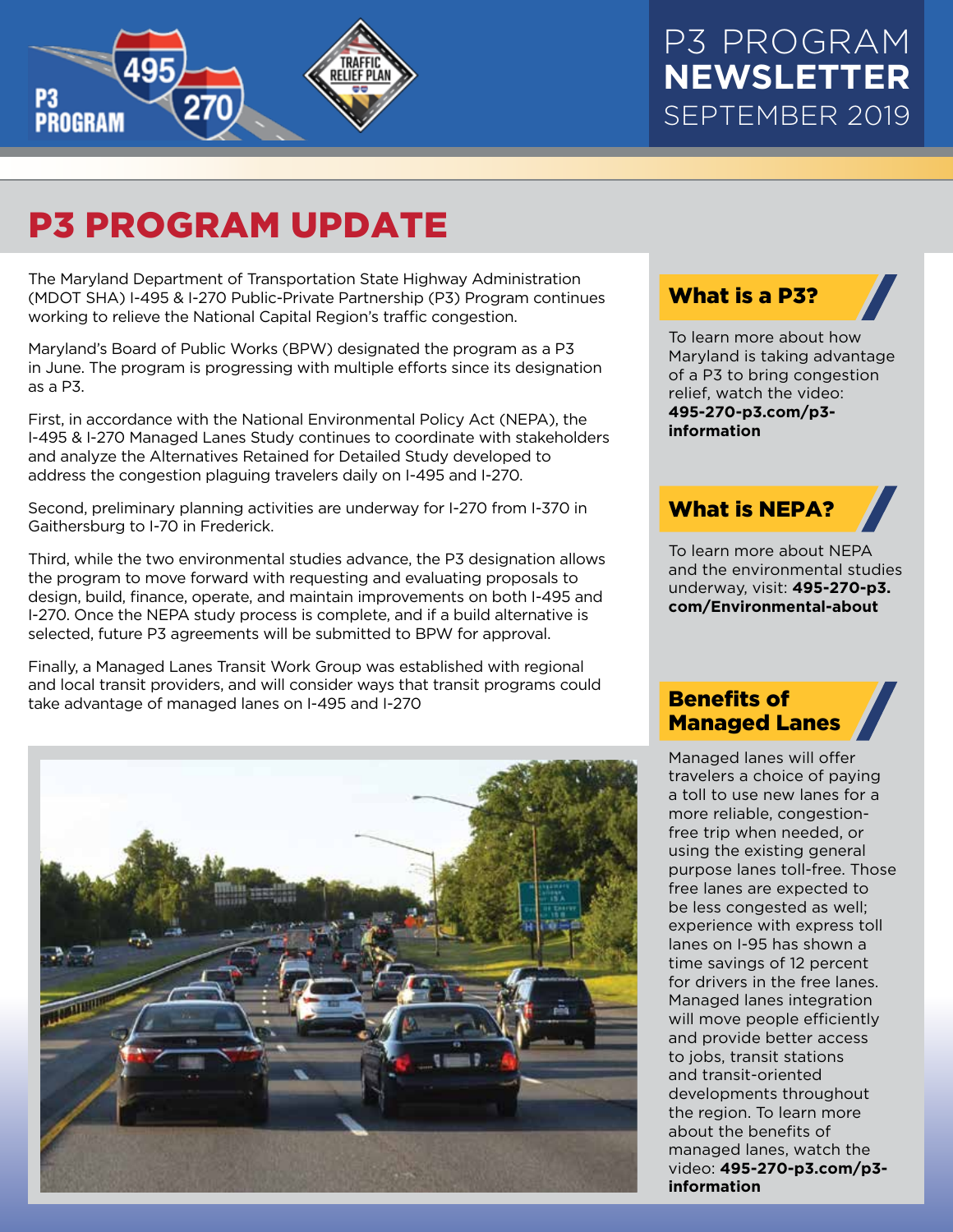### I-495 & I-270 MANAGED LANES STUDY PROGRESS

#### SPRING 2019 PUBLIC WORKSHOPS

More than 1,100 people attended eight spring 2019 Public Workshops and 1,035 comments were received during the April 11 to June 14 public comment period that the MDOT SHA and Federal Highway Administration (FHWA) held regarding the seven recommended Alternatives Retained for Detailed Study (ARDS).

Held in April and May, the spring 2019 Public Workshops were the third set of public meetings hosted since the Study began in March 2018. The workshops provided an opportunity for staff to share information with and gather feedback from the general public, elected officials and other stakeholders about the ARDS. The comments and input are helping define further detailed analysis of each alternative.

Dates, locations, presentations and informational materials for these workshops and the Study's previous public outreach activities are available on the P3 Program website at **[495-270-p3.com/your-participation/past](https://495-270-p3.com/your-participation/past-public-outreach/)public-outreach**.

A Summary of Public and Stakeholder Engagement for the recommended [ARDS may be found on the program website:](https://495-270-p3.com/environmental/resources/) **495-270-p3.com/ environmental/resources**.



#### ONGOING WORK

With the workshops and comment period completed, MDOT SHA is conducting detailed traffic, engineering, financial, and environmental analyses of the ARDS presented at the spring 2019 Public Workshops. MDOT SHA also is evaluating a proposal to utilize the Intercounty Connector (ICC) as an alternative route to the topside of I-495, coupled with various transportation system and demand management solutions. The results of the detailed traffic, environmental, engineering, and financial analyses will be used to identify a Preferred Alternative for the Study and will be included in the Draft Environmental Impact Statement (DEIS).

During the remainder of 2019, MDOT SHA will be developing the Managed Lanes Study's DEIS which will include:

- Detailed traffic, engineering, financial, and environmental analyses;
- Identification of the Preferred Alternative:
- Environmental impact avoidance and minimization measures, as well as mitigation for unavoidable environmental impacts;
- Summary of agency and public coordination and outreach; and
- Ongoing field work along the corridor, including on both public and private property.

The DEIS is scheduled to be published for public review and comment in Winter 2020. The document will be made available on the P3 Program website and various other public locations throughout Montgomery, Prince George's, and Frederick counties, including in county libraries. To formally gather public comments, on findings in the DEIS, Public Hearings will be scheduled for Spring 2020.



2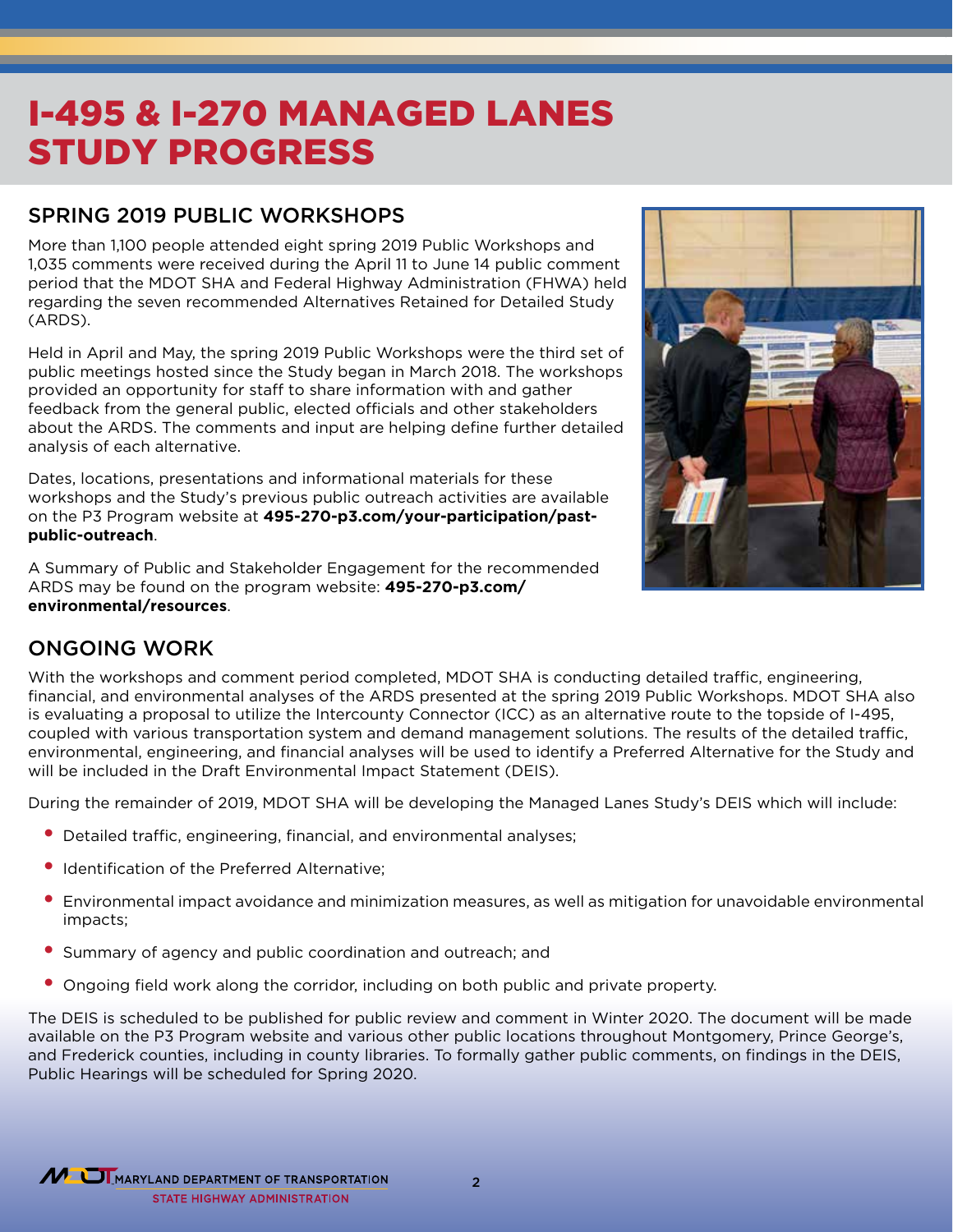### I-270 UPDATE: PRE-NEPA ACTIVITIES UNDERWAY ON I-270 FROM I-370 TO I-70

This past spring, MDOT SHA began preliminary planning or "Pre-NEPA" activities for potential congestion-relief improvements on I-270 from I-370 in Gaithersburg to I-70 in Frederick. These activities will take approximately one year to complete and are intended to:

- **Identify the purpose and need –** What are the transportation problems in the corridor? What would potential future improvements strive to address?
- **Develop a range of alternatives** What alternatives should be considered? Which alternatives meet the established purpose and need?
- **Review existing and future traffic volumes and existing environmental conditions –** What are the existing and future traffic patterns? What environmental resources exist near the corridor?
- **Engage the public in the Pre-NEPA planning activities –** Who are the affected communities and stakeholders? What are the best ways to engage the public in the planning process?

MDOT SHA wants your input on the I-270 from I-370 to I-70 Pre-NEPA activities. **[To learn more, visit 495-270-p3.com/](https://495-270-p3.com/i270-environmental/) i270-environmental.**

#### **P3 Program**

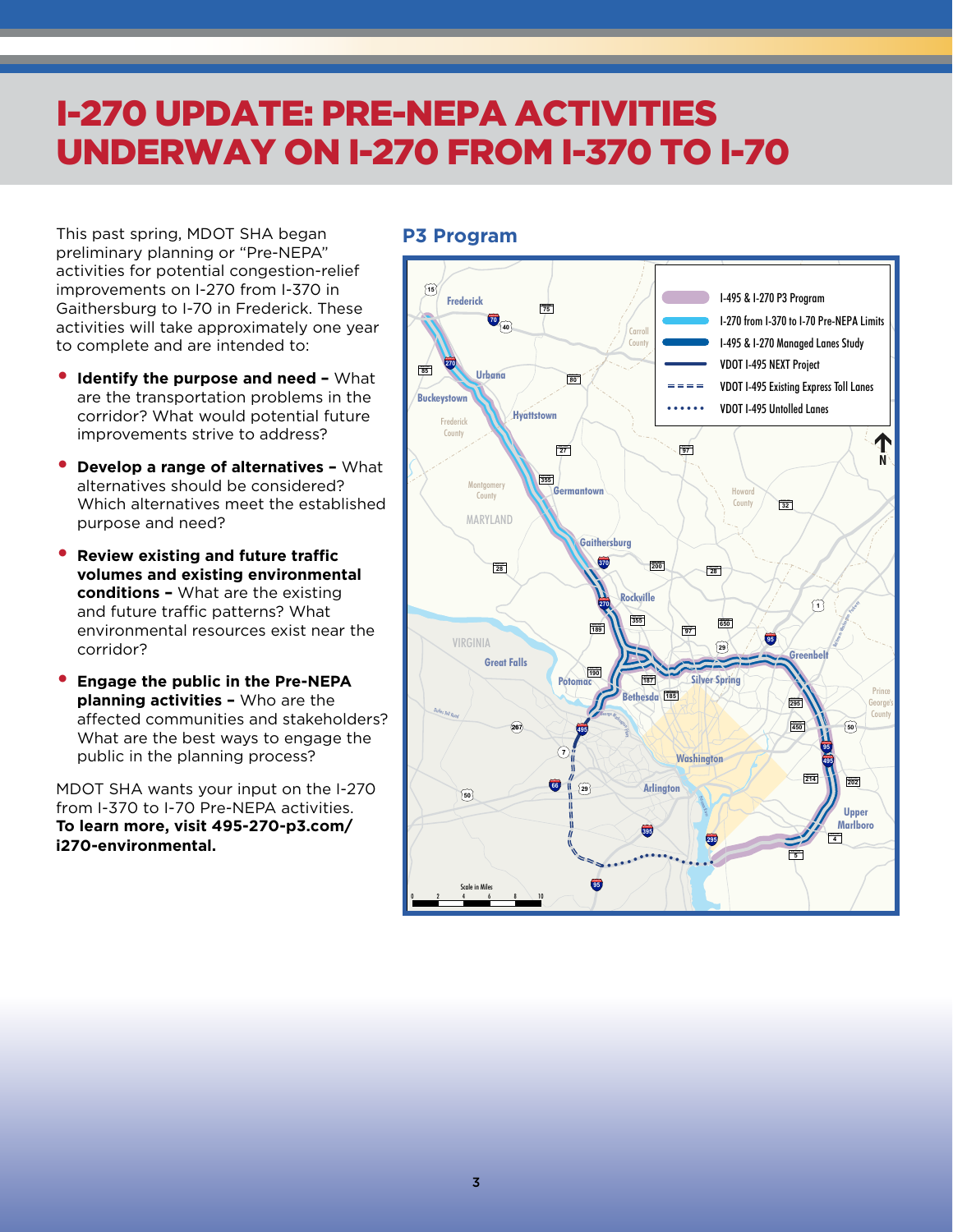## CONTINUED COMMUNITY AND STAKEHOLDER ENGAGEMENT

As we have done during the past year, P3 Program staff will continue to conduct extensive community and stakeholder engagement. Since Spring 2019, we have met with 48 community and stakeholder groups, briefing them on the P3 Program; I-495 & I-270 Managed Lanes Study; and I-270 Pre-NEPA activities.

To further engage a broad array of stakeholders, we are participating in pop-up events and staffing booths at a variety of community festivals and fairs throughout summer and fall 2019.

Visit **[495-270-p3.com/your-participation/upcoming-events](https://495-270-p3.com/your-participation/upcoming-events/)** to check out our upcoming outreach event dates and locations. You may also request a briefing for your community or organization.







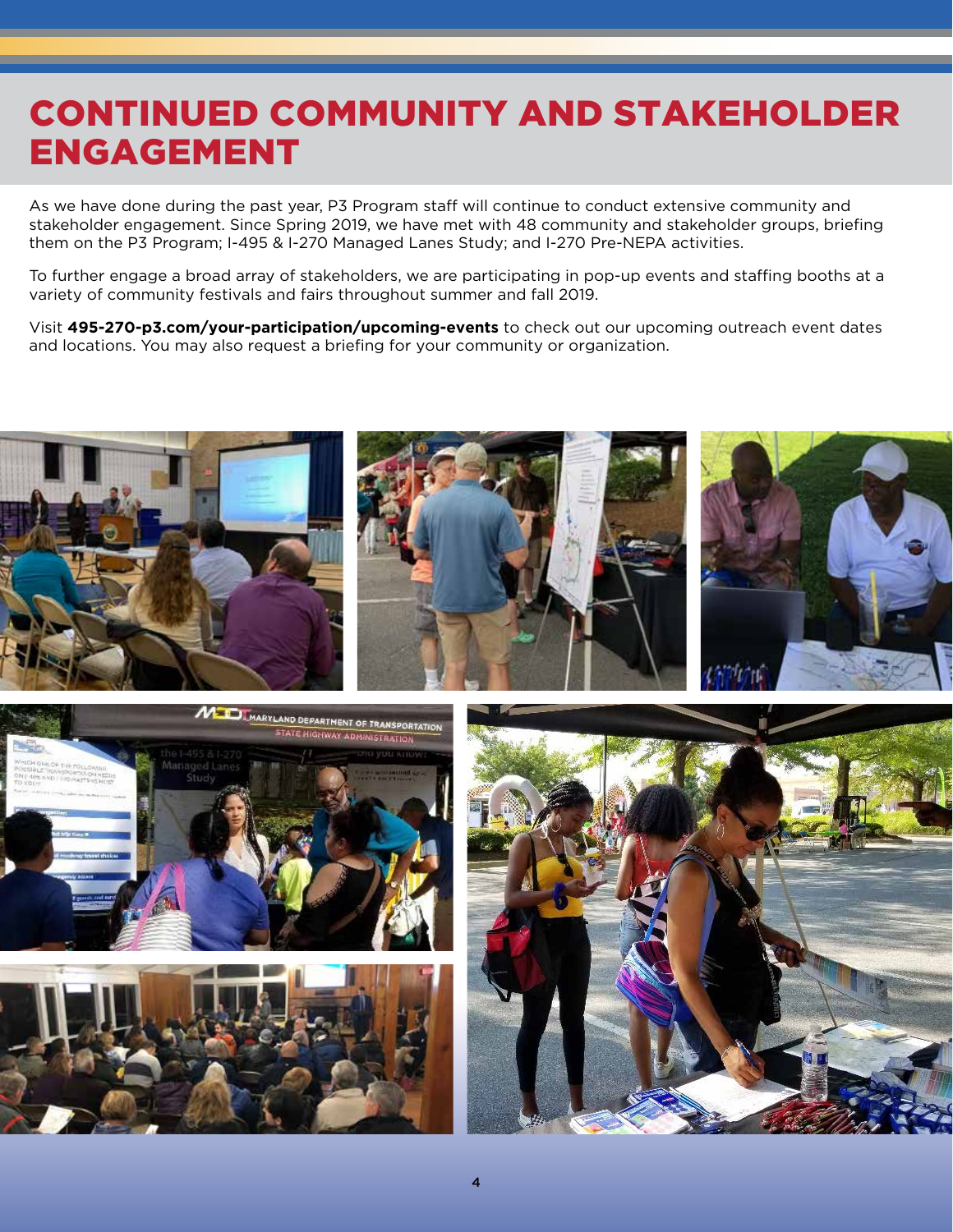# OPPORTUNITY MDOT

In addition to providing travelers with congestion relief, the P3 Program has initiated Opportunity MDOT. Opportunity MDOT is intended to provide new potential economic opportunities for Marylanders. According to federal estimates, every \$1 billion in highway construction supports 13,000 jobs for one year. Maryland businesses and workforce could benefit from the estimated \$9 billion to \$11 billion economic investment in the P3 Program, helping to strengthen and grow Maryland's businesses, workforce, and economy for generations – one opportunity at a time.

Opportunity MDOT held its kickoff event on August 1. Information was provided to the business community on how businesses and workers can start securing help and support through training and advisory services and prepare for potential opportunities related to the P3 Program. More than 220 people representing 150 businesses, attended the Opportunity MDOT Kickoff at the University of Maryland in College Park.

To learn more and get started with Opportunity MDOT, visit **[495-270-p3.com/opportunity-mdot](https://495-270-p3.com/opportunity-mdot/).**